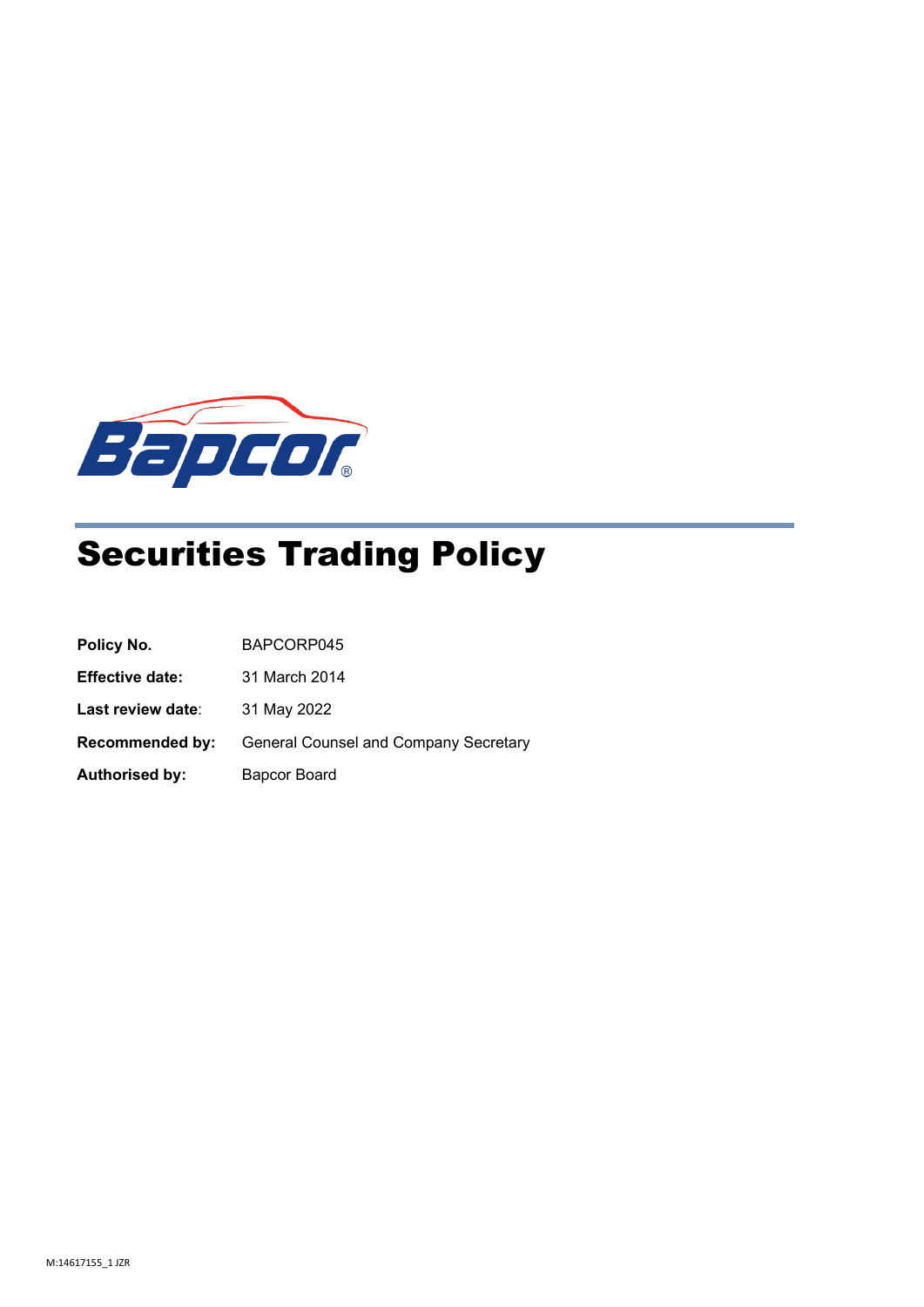

## **1 Purpose**

- (a) The Corporations Act 2001 (Cth) (**Corporations Act**) prohibits the trading in shares, options, debentures (including convertible notes) and other securities of a company by any person who is in possession of price sensitive information regarding that company that is not generally available. The Corporations Act:
	- (i) imposes substantial penalties on persons who breach those provisions; and
	- (ii) applies to the extent of any inconsistency between it and this Policy.
- (b) This Securities Trading Policy (**Policy**) regulates Dealings by Directors, employees and certain officers of Bapcor Limited (**Bapcor** or the **Company**) and other designated persons, in Bapcor Securities about which they acquire Inside Information through their position or dealings with Bapcor.
- (c) This Policy is not designed to prohibit Bapcor Persons and employees from investing in Bapcor Securities, but does recognise that there may be times when they cannot or should not invest in Bapcor Securities.
- (d) The purpose of this Policy is to assist Bapcor Persons and employees to understand and comply with their obligations under the insider trading prohibitions of the Corporations Act and to protect the reputation of the Company by establishing best practice for Dealing in Bapcor Securities.

## **2 Definitions**

For the purposes of this Policy:

- (a) "**ASX**" means ASX Limited or the financial market it operates (as the context requires);
- (b) "**ASX Listing Rules**" means the listing rules of the ASX;
- (c) **"Bapcor Person"** means:
	- (i) all Key Management Personnel, GLT and any other person designated a Bapcor Person by the Board in writing; and
	- (ii) also includes:
		- (A) a company or trust controlled by any of the persons referred to in sub-paragraph (i) above; and
		- (B) for the purposes of section [4](#page-3-0) only, a spouse (including a de facto spouse), child (including a step-child or adopted child), a close relative, a person financially dependent on or acting in concert with any of the persons referred to in sub-paragraph (i) above;
- (d) "**Bapcor Securities**" means Securities issued by the Company;
- (e) "**Board**" means the board of Directors of the Company from time to time;
- (f) "**Chief Executive Officer**" or "**CEO**" means the chief executive officer of the Company;
- (g) "**Chief Financial Officer**" or "**CFO**" means the chief financial officer of the Company;
- (h) "**Closed Period**" means: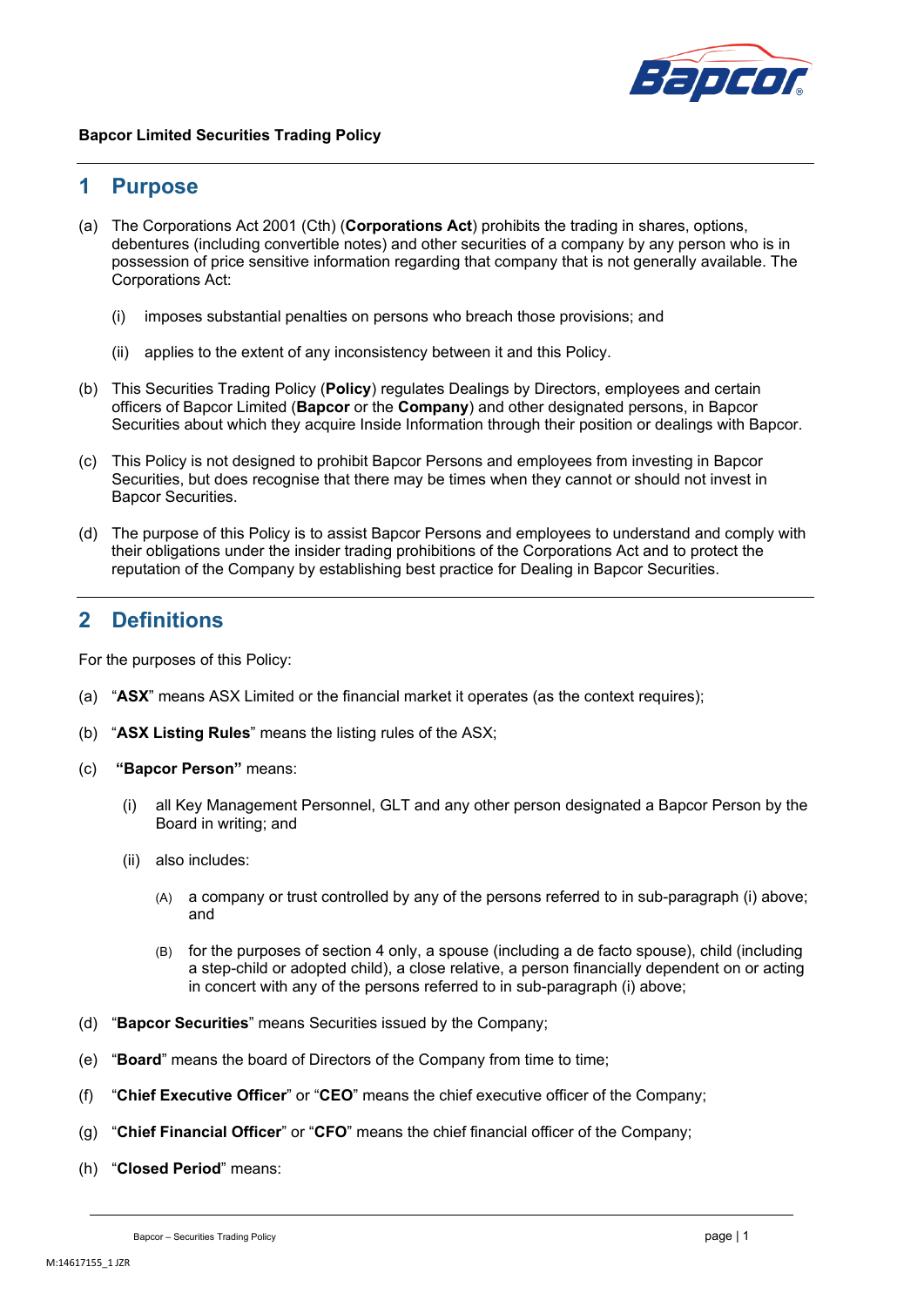

- (i) any period of time outside a Trading Window; and
- (ii) any additional periods imposed by the Board from time to time (for example, when the Company is considering matters which are subject to Listing Rule 3.1A), which may occur during a Trading Window, and which may apply any Bapcor Person(s) to the exclusion of others;
- (i) "**Company Secretary**" means the company secretary of the Company from time to time;
- (j) to "**Deal**" in Securities means to apply for, acquire or dispose of Securities, or enter into an agreement to do any of those things, and "**Dealing**" has a corresponding meaning;
- (k) "**Director**" means a director of the Company;
- (l) "**Exceptional Circumstances**" has the meaning given in section [4.3\(b\)](#page-4-0) of this Policy;
- (m) "**GLT**" means any direct report to the Chief Executive Officer from time to time;
- (n) "**Inside Information**" has the meaning given in section [3.2](#page-3-1) of this Policy:
- (o) "**Key Management Personnel**" has the meaning given in the Corporations Act, and in addition any Director, the Chief Executive Officer, the Chief Financial Officer and the Company Secretary (to the extent that those individuals are not considered Key Management Personnel under the Corporations Act);
- (p) to "**Procure**" another person to Deal in Securities includes inciting, inducing or encouraging a person to Deal or not Deal in Securities;
- (q) "**Securities**" includes:
	- (i) any share in, or debenture of, a company;
	- (ii) an option over an unissued share in, or debenture of, a company; and
	- (iii) a renounceable or non-renounceable right to subscribe for a share in, or debenture of, a company;
- (r) to "**Trade**" means to Deal in Securities or Procure another person to Deal in Securities, and "**Trading**" has a corresponding meaning; and
- (s) "**Trading Window**" has the meaning given in section [4.1](#page-3-2) of this Policy;

## **3 Insider trading**

#### **3.1 General prohibition on insider trading**

- (a) No Bapcor Person or employee of Bapcor may, while in possession of Inside Information concerning Bapcor, in breach of the Corporations Act:
	- (i) Deal in any Bapcor Securities at any time;
	- (ii) Procure another person to Deal in Bapcor Securities in any way; or
	- (iii) pass on any Inside Information to another person for that person's own personal gain by Dealing in Bapcor Securities in any way.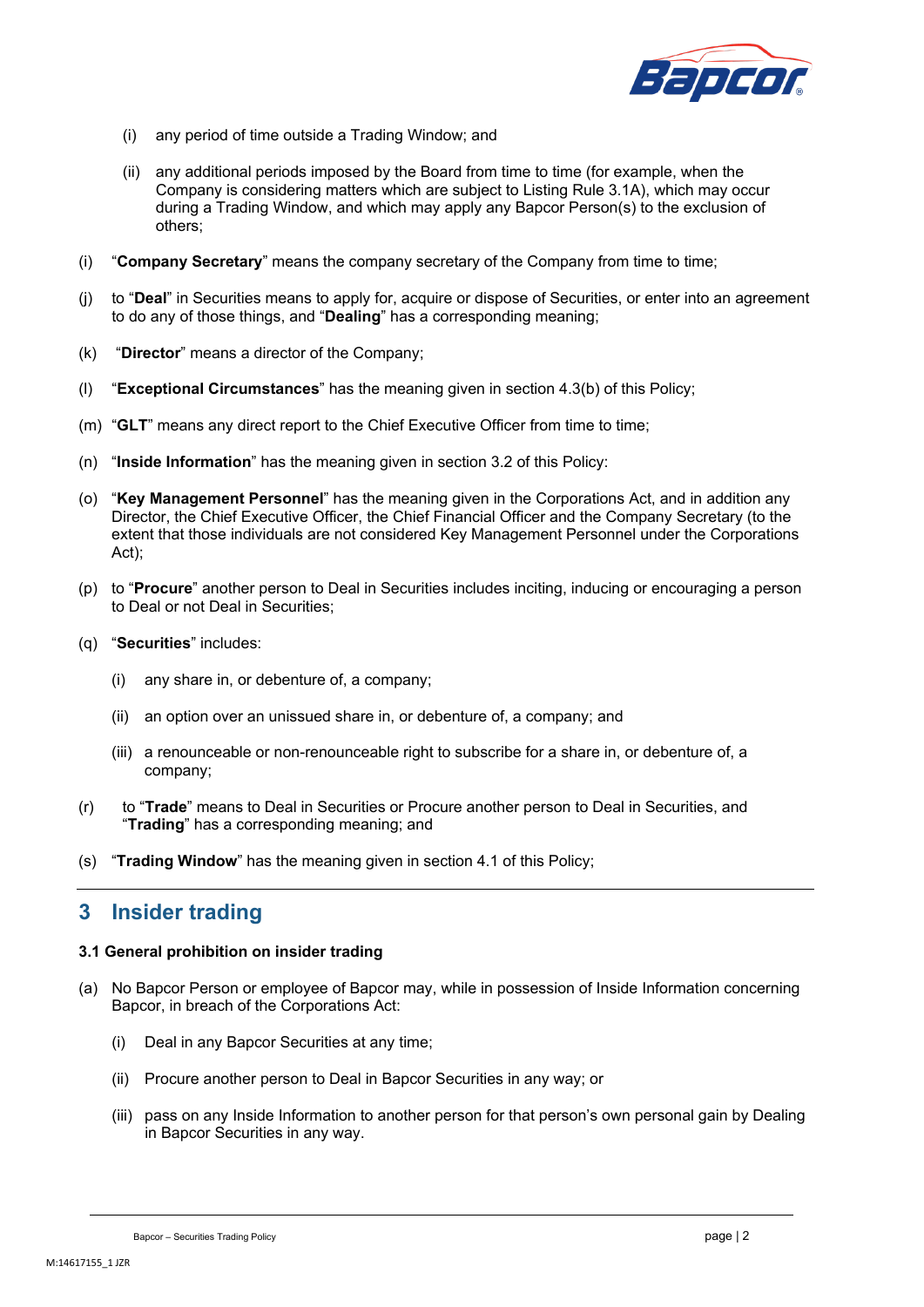

- (b) All Bapcor Persons and employees of Bapcor are prohibited from Dealing in the Securities of outside companies about which they acquire Inside Information through their position with Bapcor.
- (c) The requirements imposed by this Policy are in addition to any legal prohibitions on insider trading. Trading in Bapcor Securities is prohibited at any time by a Bapcor Person or an employee of Bapcor if that person possesses Inside Information.

#### <span id="page-3-1"></span>**3.2 Inside Information**

A Bapcor Person or employee of Bapcor is responsible for assessing whether they possess Inside Information. This occurs where:

- (a) the person possesses information that is not generally available to the public and, if the information were generally available, a reasonable person would expect it to have a material effect on the price or value of Securities (or a decision whether or not to Trade in them); and
- (b) the person knows, or ought reasonably to know, that the information is not generally available and, if it were generally available, a reasonable person would expect it to have a material effect on the price or value of Securities.

For the purposes of this section [3.2,](#page-3-1) a reasonable person would be taken to expect information to have a material effect on the price or value of Securities if the information would, or would be likely to, influence a person who commonly invests in Securities to either Deal or not Deal in Securities in any way. Inside Information in relation to the Securities of outside companies has the same meaning for the purposes of this policy, except that references to Bapcor Securities should be read as references to the Securities of the outside company.

## <span id="page-3-0"></span>**4 Restrictions on trading outside of Trading Windows**

### <span id="page-3-2"></span>**4.1 Trading Windows**

- (a) Bapcor Persons, subject to section[s 4.3](#page-4-1) and [6,](#page-6-0) may not Trade in Bapcor Securities during a Closed Period.
- (b) Bapcor Persons may, subject always to this Policy and compliance with the law, in particular the prohibition on Dealing while in possession of Inside Information, Trade in Bapcor Securities during a Trading Window.
- (c) A **"Trading Window"** is any period of time:
	- (i) in the 30 days commencing from the trading day after Bapcor's half-year financial results are released to the ASX;
	- (ii) in the 30 days commencing from the trading day after Bapcor's annual financial results are released to the ASX;
	- (iii) in the 30 days commencing the day after Bapcor's annual general meeting is held; and
	- (iv) in the duration of the offer period for an offer of Securities made pursuant to a prospectus, product disclosure statement or cleansing notice.

#### <span id="page-3-3"></span>**4.2 Notifications and Clearances**

<span id="page-3-4"></span>(a) Bapcor Persons must, prior to Trading in Bapcor Securities in a Trading Window or where section [5](#page-5-0) requires the person to obtain a consent under this section [4.2:](#page-3-3)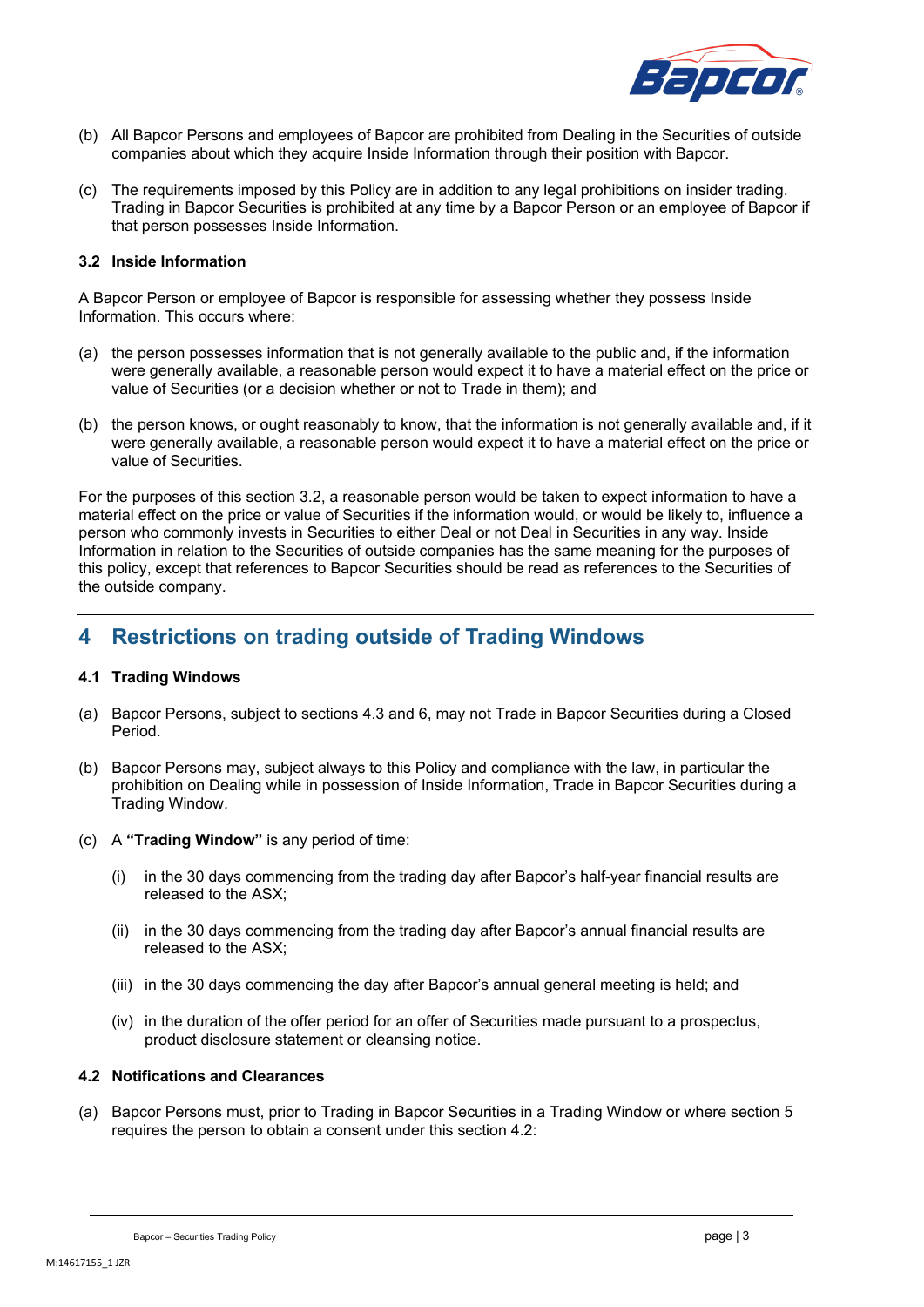

- (i) notify and obtain written consent from the relevant person in section [4.2\(b\)](#page-4-2) (the **Authorising Officer**) in respect of their proposed Trading or other relevant transaction referred to in section 5, as applicable (**Clearance**);
- (ii) confirm that they are not in possession of any Inside Information; and
- (iii) after Trading in the Bapcor Securities or undertaking the relevant transaction (as applicable), provide the Authorising Officer with a transaction confirmation.
- <span id="page-4-2"></span>(b) For the purposes of section [4.2\(a\)\(i\),](#page-3-4) the relevant Authorising Officer for each Bapcor Person is set out as below:

| <b>Bapcor Person seeking</b><br>authorisation                                             | <b>Authorising Officer</b>                                                                                                                                                                                                                                                      |  |
|-------------------------------------------------------------------------------------------|---------------------------------------------------------------------------------------------------------------------------------------------------------------------------------------------------------------------------------------------------------------------------------|--|
| Chair of the Audit and<br><b>Risk Management</b><br>Committee                             | The chair of the Board or, in their absence the chair of the<br>Nomination and Remuneration Committee                                                                                                                                                                           |  |
| <b>Other Directors, Company</b><br>Secretary and any other<br>Key Management<br>Personnel | The chair of the Audit and Risk Committee or, in their<br>absence either:<br>the chair of the Board; or<br>$\left( 1\right)$<br>the chair of the Nomination, Remuneration and<br>(ii)<br>ESG Committee if the Bapcor Person seeking<br>authorisation is the chair of the Board. |  |
| Any other Bapcor Person                                                                   | The Company Secretary, or, in their absence, the Chief<br>Executive Officer.                                                                                                                                                                                                    |  |

- <span id="page-4-5"></span><span id="page-4-4"></span>(c) Upon receipt of a request for Clearance from a Bapcor Person, then subject to section [4.2\(d\):](#page-4-3)
	- (i) the relevant Authorising Officer may grant or refuse a Clearance at their own discretion, with regard to the risk or appearance of insider trading, and without giving any reasons; and
	- (ii) any Clearance granted to a Bapcor Person under paragraph [\(i\)](#page-4-4) may be withdrawn by the relevant Authorising Officer if new information comes to light or if there is a change in circumstances.
- <span id="page-4-3"></span>(d) Any:
	- (i) decision of an Authorising Officer to refuse or withdraw a Clearance under section [4.2\(c\)](#page-4-5) is final and binding on the relevant Bapcor Person, and that Bapcor Person must keep this information confidential and not disclose it to anyone; and
	- (ii) decision of an Authorising Officer to grant a Clearance under section [4.2\(c\)\(i\)](#page-4-4) is valid for 7 days, after which, the relevant Bapcor Person is not permitted to carry out the activities for which such Clearance was granted, unless further Clearance is obtained.

## <span id="page-4-1"></span>**4.3 Exceptional Circumstances**

- <span id="page-4-6"></span>(a) In Exceptional Circumstances the Authorising Officer has discretion to approve Trading in Bapcor Securities during a Closed Period, or other Dealings that would otherwise be prohibited by this Policy. Any approval given under this section [4.3\(a\),](#page-4-6) must also adhere to the requirements and processes outlined in section [4.2.](#page-3-3)
- <span id="page-4-0"></span>(b) What constitutes "Exceptional Circumstances" will be assessed on a case-by-case basis within the absolute discretion of the Board, and may include, without limitation, severe financial hardship or a requirement to comply with a court order or court enforceable undertaking.

Bapcor – Securities Trading Policy page | 4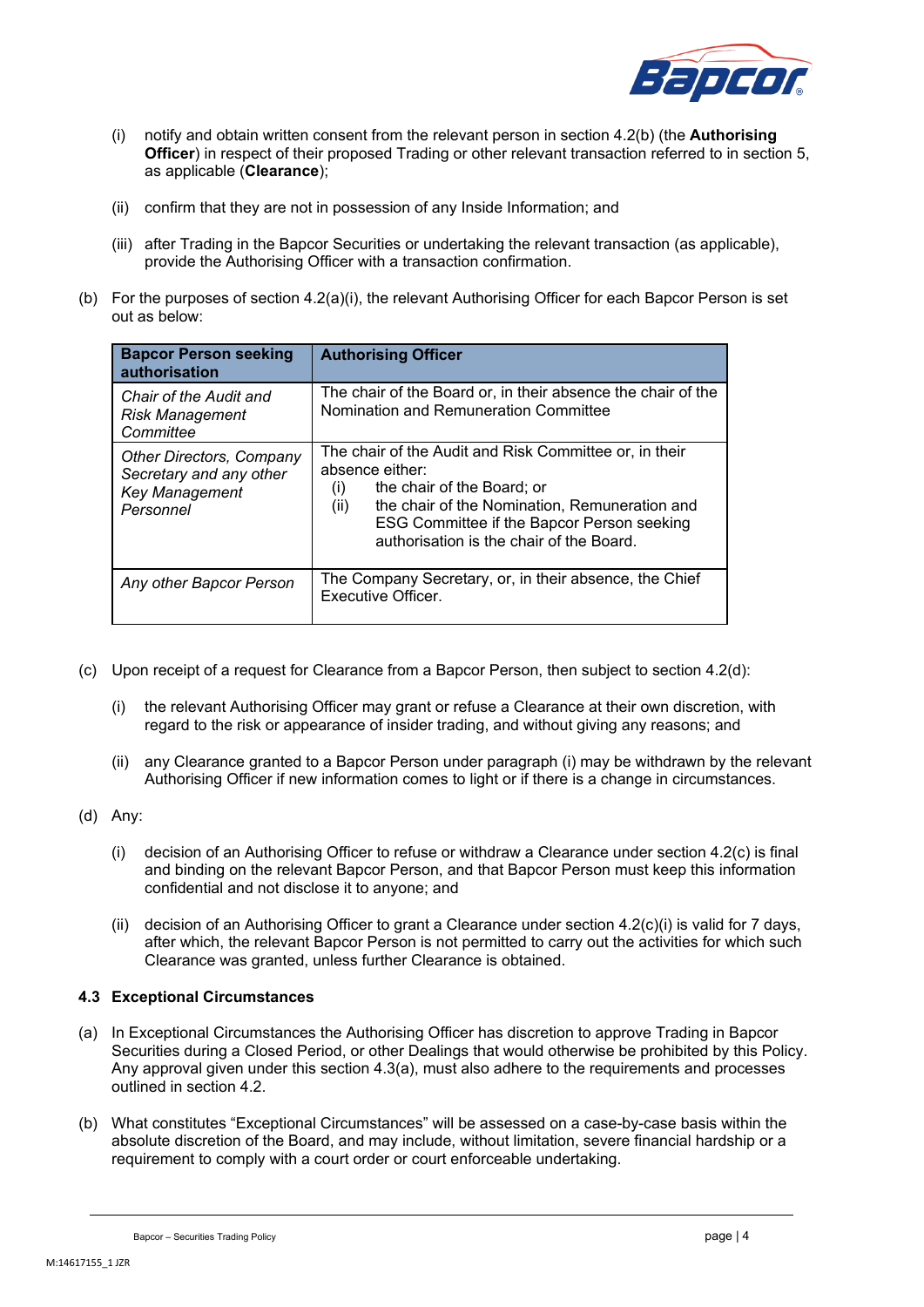

#### **4.4 Company secretary to maintain records**

The Company Secretary will maintain a copy of:

- (a) all requests for a Clearance submitted by a Bapcor Person; and
- (b) details of all Trading in Bapcor Securities, or other relevant transaction referred to in section 5 (as applicable) undertaken by a Bapcor Person.

## <span id="page-5-0"></span>**5 Other restrictions**

#### **5.1 No short-term or speculative trading**

- <span id="page-5-1"></span>(a) Under no circumstances should Bapcor Persons engage in short-term or speculative Trading in Bapcor Securities. This prohibition includes short-term direct dealing in Bapcor Securities as well as transactions in the derivative markets, involving exchange traded options, share warrants, contracts for difference, and other similar instruments, which are short-term or speculative.
- (b) In general, and for the purposes of section [5.1\(a\),](#page-5-1) the acquisition of Bapcor Securities with a view to resale within a 3 month period and the sale of Bapcor Securities with a view to repurchase within a 3 month period would be considered to be transactions of "short-term" nature.

#### **5.2 No protection arrangements**

- (a) The entering into of all types of "protection arrangements" for any Bapcor Securities (or Bapcor products in the derivatives markets):
	- (i) is prohibited at any time in respect of any Bapcor Securities which are unvested or subject to a holding lock; and
	- (ii) otherwise, requires consent under section [4.2.](#page-3-3)
- (b) For the avoidance of doubt and without limiting the generality of this Policy, entering into protection arrangements includes entering into transactions which:
	- (i) amount to "short selling" of Securities beyond the Bapcor Person's holding of Securities;
	- (ii) operate to limit the economic risk of any Bapcor Person's security holding (e.g. hedging arrangements) including Bapcor Securities held beneficially (for example, in trust or under any Bapcor incentive plan) on that Bapcor Person's behalf; or
	- (iii) otherwise enables a Bapcor Person to profit from a decrease in the market price of Securities.

#### **5.3 No granting of security over Bapcor Securities or entering into margin lending arrangements**

- <span id="page-5-2"></span>(a) Bapcor Persons may not at any time, directly or indirectly, grant any form of security (whether by way of charge, mortgage, pledge or otherwise) over any Bapcor Securities which are unvested or subject to a holding lock, to secure any obligation of that Bapcor Person or any third party or enter into any margin lending arrangement involving Bapcor Securities.
- (b) Unless paragrap[h \(a\)](#page-5-2) applies, Bapcor Persons may, directly or indirectly, grant any form of security (whether by way of charge, mortgage, pledge or otherwise) over any Bapcor Securities, to secure any obligation of that Bapcor Person or any third party or enter into any margin lending arrangement involving Bapcor securities, with consent under section [4.2.](#page-3-3)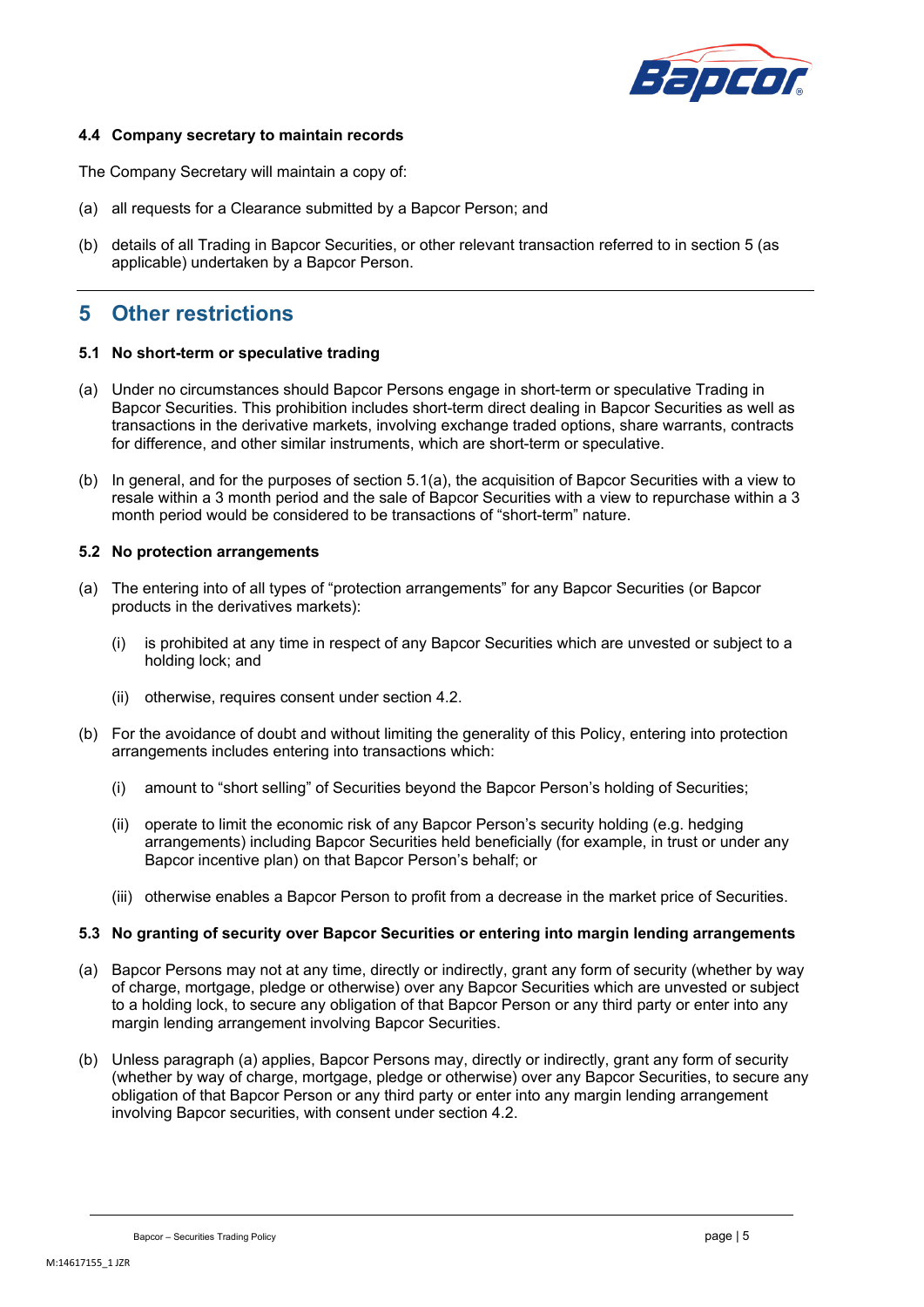

## <span id="page-6-0"></span>**6 Exemptions**

- <span id="page-6-1"></span>(a) Bapcor Persons may at any time:
	- (i) Trade in Bapcor Securities where the Trading does not result in a change of beneficial interest in the Securities;
	- (ii) acquire Securities under any Director or employee security plan or through the exercise of options or performance rights under an option or performance rights plan or acquire, or agree to acquire, options or performance rights under an option or performance rights plan. However, any Dealing in those securities remains subject to this Policy and the provisions of the Corporations Act;
	- (iii) transfer Bapcor Securities already held into a self-managed superannuation fund or other saving scheme in which the Bapcor Person is a beneficiary;
	- (iv) acquire Bapcor's ordinary shares by conversion of Securities giving a right of conversion to Bapcor's ordinary shares;
	- (v) acquire Bapcor's Securities under a bonus issue made to all holders of Securities of the same class;
	- (vi) undertake to accept, or accept, a takeover offer;
	- (vii) invest in, or Trade in units of, a fund or other scheme (other than a scheme only investing in the Bapcor Securities ) where the assets of the fund or other scheme are invested at the discretion of a third party;
	- (viii) make a disposal of Bapcor Securities that is the result of a secured lender exercising their rights under a loan or security agreement;
	- (ix) where a Bapcor Person is a trustee, trade in the Securities managed by that trust provided the restricted person is not a beneficiary of the trust and any decision to Trade during a Closed Period is taken by the other trustees or by the investment managers independently of the Bapcor Person;
	- (x) Trade under an offer or invitation made to all or most of the Security holders, such as, a rights issue, a security purchase plan, a dividend or distribution reinvestment plan or an equal access buy-back, where the plan that determines the timing and structure of the offer has been approved by the Board. This includes deciding whether or not to take up the entitlements and the sale of entitlements required to provide for the take up of the balance of entitlements under a renounceable pro rata issue.
- (b) If a Bapcor Person undertakes any of the actions described in paragraph [\(a\),](#page-6-1) that Bapcor Person must advise the relevant Authorising Officer.

# 7 **ASX Notifications**

- (a) Bapcor must notify ASX within 5 business days after any change to a Director's relevant interest in Bapcor Securities or a related body corporate of Bapcor, including whether the change occurred outside a Trading Window and, if so, whether prior written clearance was provided.
- (b) To enable Bapcor to comply with the obligation set out in paragraph [\(a\),](#page-6-1) a Director must immediately (and no later than 3 business days after any relevant event) notify the Company Secretary in writing of the requisite information for the Company Secretary to make the necessary notifications to the ASX as required under the Corporations Act and ASX Listing Rules.